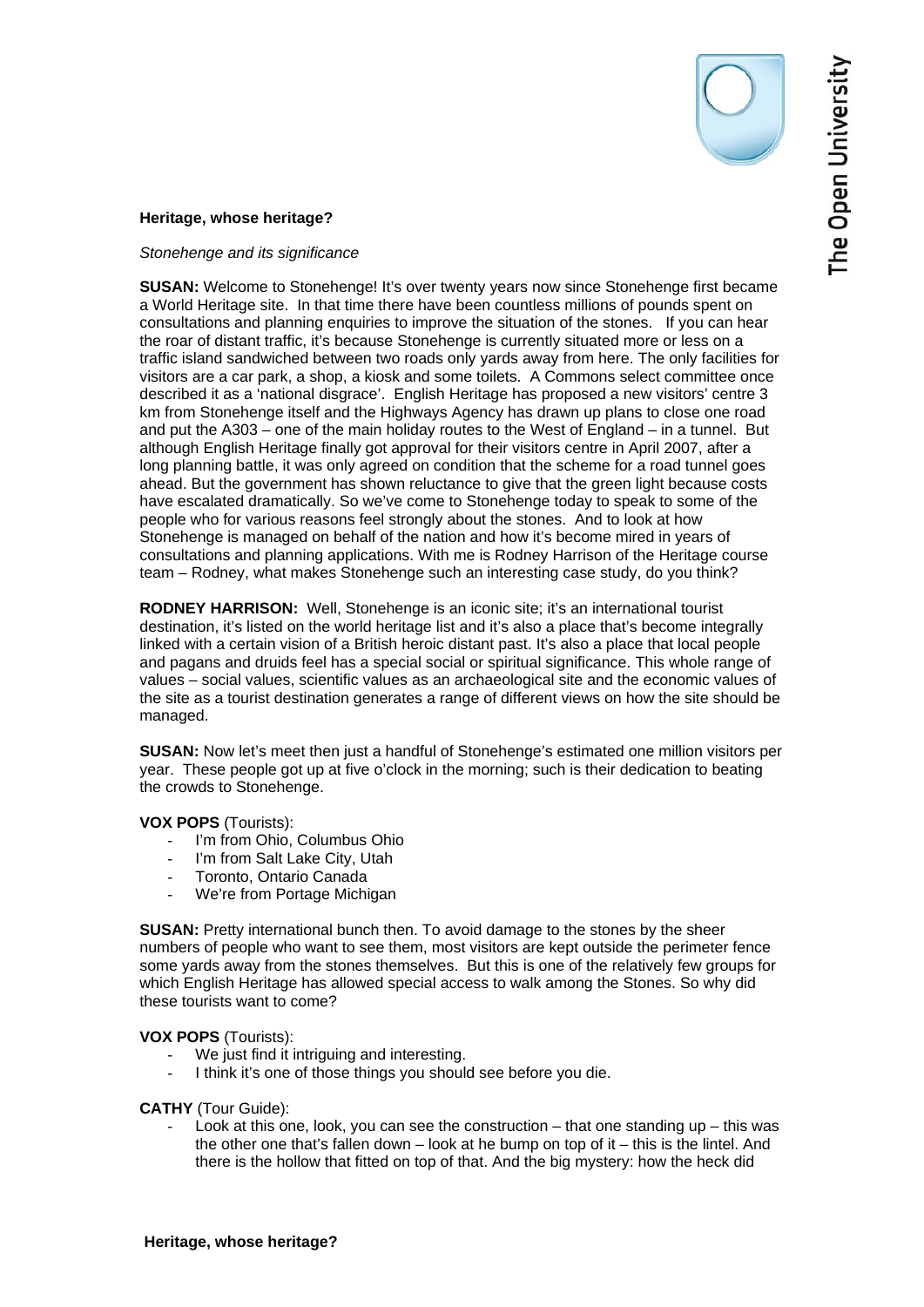they get that up there? You know that's why people think they levitated it, why people think it was space men!

## **VOX POPS** (Tourists):

- It's strange because it's smaller than I thought it would be but yet it's bigger too
- It's huge, yeah, same thing

#### **CATHY** (Tour Guide):

... if you want to see Christopher Wren's signature, he carved it on the stone over there; John Keats, the first single stone by itself in that direction …

**SUSAN:** Well, there's no chance of today's visitors leaving their signatures on the stones! While tourists marvel, some of course see Stonehenge as a solid business opportunity. Phil Coulter is Business Development Director of Premium Tours, the company which arranged that bus tour. I spoke to him at the company's London office.

**PHIL:** Stonehenge to us really is the welcome to England, a welcome to our ancient heritage. It's absolutely crucial to our business. We have daily tours and of course we have a guide on board the coach that, um, builds them up to the climax of arrival into Stonehenge. We also offer private special-access tours through English Heritage where we are allowed, thirty or forty days of the year, to take our clients in before it's open to the public, or in the evening for the sunset, so these are very special visits. And I would say our clients would stay on average forty-five to fifty minutes wandering round the stones, taking pictures and trying to get the ambience of the area. Something you can't do anything about really at Stonehenge is where it's situated, so it does tend to be a chilly and, er, windy experience. It's very strange how, um, overseas visitors feel that Stonehenge is is almost the pivotal part of our of our history – it's a pilgrimage that they have to make and, er, it's interesting that, um, English people perhaps don't rate it as highly as people from around the world do.

**SUSAN:** This is a place of pilgrimage, not just for tourists – and there are many of them here today - but for practitioners of paganism and druidism, as well as many people with an interest in ancient religious beliefs. The first record of modern Druid ceremonies taking place here was in 1905.

#### [*Druid ceremony*]

**MAN:** Arise, oh sun, let the darkness of night fade before the beams of thy glorious light! Our forefathers discovered….

**SUSAN:** Back in the late seventies to the mid-eighties, Stonehenge became synonymous with a free festival that was held around the time of the summer solstice. It was attended by new age travellers and Pagans. And in 1985 there were scenes of violence near here when Wiltshire police enforced an exclusion order to prevent large numbers of people gathering at the stones. It came to be known as the Battle of the Beanfield.

#### *[Clip archive]*

**MALE NEWSREADER:** A huge police operation in Wiltshire has been mounted to deal with about one thousand people who've been planning to hold an illegal pop festival at Stonehenge…

**FEMALE NEWSREADER:** A police helicopter pinpointed the progress of the four hundred hippies

**MALE REPORTER:** When the 140 vehicles came to a halt, fighting broke out. Police were pelted with lumps of wood, petrol bombs and stones. As lines of hippies came out under arrest, the police alleged vehicles had been driven deliberately at them. Hippies complained they'd been treated brutally.

**WOMAN:** The Stones is our temple, we'll visit them when we like.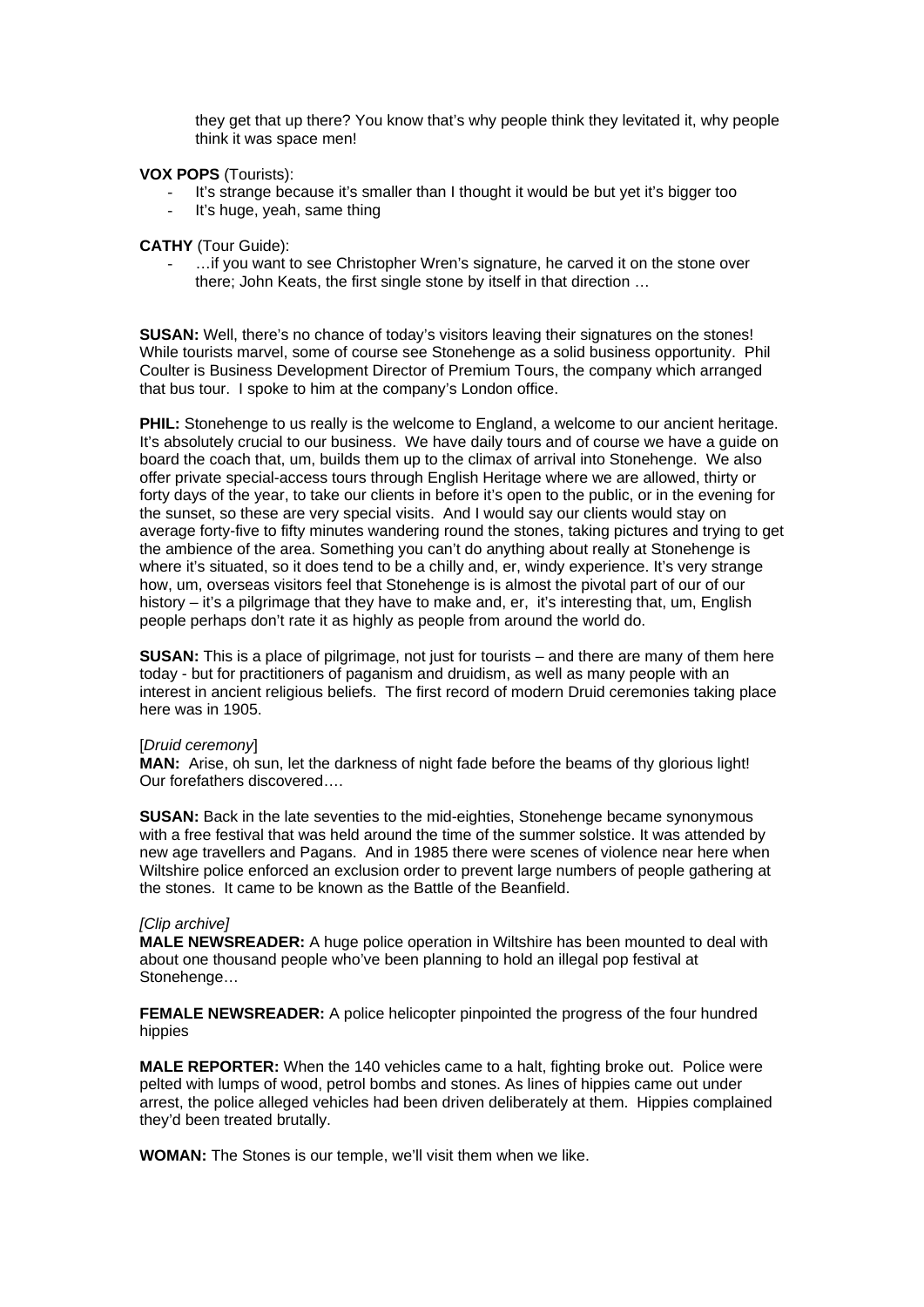**SUSAN:** After years of negotiation, since the year 2000, the Stones have again been accessible at the Summer Solstice. One person who was involved in negotiating that is Druid priestess, Emma Restall-Orr. Emma, what's the significance of Stonehenge for you?

**EMMA:** Stonehenge is an ancient temple, a place of religious or spiritual focus, a place of connection with the land, um, and our ancestors as modern druids and many animistic pagans consider religion to be about the language of the relationship between a people, a tribe, and the landscape they live in.

**SUSAN:** Why do some pagans want to come and be here at the summer solstice in particular?

**EMMA:** The solstice is extraordinary both summer and winter but particularly in the summer because you get that solar alignment – but the alignment now lasts about ten days it's not just one. When we have a group of druids at say the Gorseth here that we have on midsummer, the twenty-fourth, and we come here with a hundred people or so, and there is stillness, there's an incredibly magical sense of wonder, of awe, which you don't have to be a pagan, you don't have to know the language of a particular tradition, it's really just a human wonder at seeing a perfect line of light come in between the stones and flood that area.

**SUSAN:** While pagans like Emma feel a spiritual connection to the site, archaeologists are engaged in scientific endeavour to understand the many questions which this stone circle poses: who built it? What for? Why here? Christopher Chippindale is a curator at the Cambridge University Museum of Archaeology and Anthropology and he's been studying Stonehenge since the 1980s.

**CHRISTOPHER:** In ancient times a temple was made and how it was used and what it was used for we have very little idea, and then it was lost and forgotten and then people of our own culture found it and in the twelfth century they called it Stonehenge, the places where the stones hang. So it's an ancient place but we can only see an ancient place through contemporary eyes – so there's this constant dialogue between the ancient and the modern.

**SUSAN:** For archaeologists, why is this a place of really special importance?

**CHRISTOPHER:** Because at the time it was built in the late Neolithic they made a whole series of extraordinary circular monuments in southern England and indeed right across Europe – many of them were made out of chalk and still survive, and some of them were made out of stone, and a lot of them were made out of timber. And these all perish; all you get are the holes, the post holes in the ground, where the posts were put up; and uniquely and strangely at Stonehenge for whatever reason they built one of these timber buildings in stone, with stone blocks, and they are joined together not with stone-worker's joints but with timberworkers' joints. So we get a glimpse of this whole lost world of timber.

**SUSAN:** Can you just describe to us how much more there is in this landscape which is of interest to archaeologists rather than just the stones?

**CHRISTOPHER:** Well, nearly everybody when they come to Stonehenge they head for the stones of course, but actually as you approach the stones there are a whole series of undulations which are the remains of an enormous bank and ditch which at one time would have hidden Stonehenge so if you looked from a distance you would have seen this wall of white chalk and not Stonehenge itself. And if you look out from Stonehenge it's just green fields and trees but there's something like 600 monuments in the immediate Stonehenge area – none of them, really, apart from Stonehenge, spectacular-looking, and that's a matter of survival. Stonehenge is built out of this extraordinary Sarsen stone which is hard as granite – everything else was built out of chalk and timber and earth and turf, and it's collapsed back and it needs a little bit of expertise and a little bit of imagination to see those other monuments and to realise how in their own time, some of them would have been as extraordinary and formidable and strange as Stonehenge.